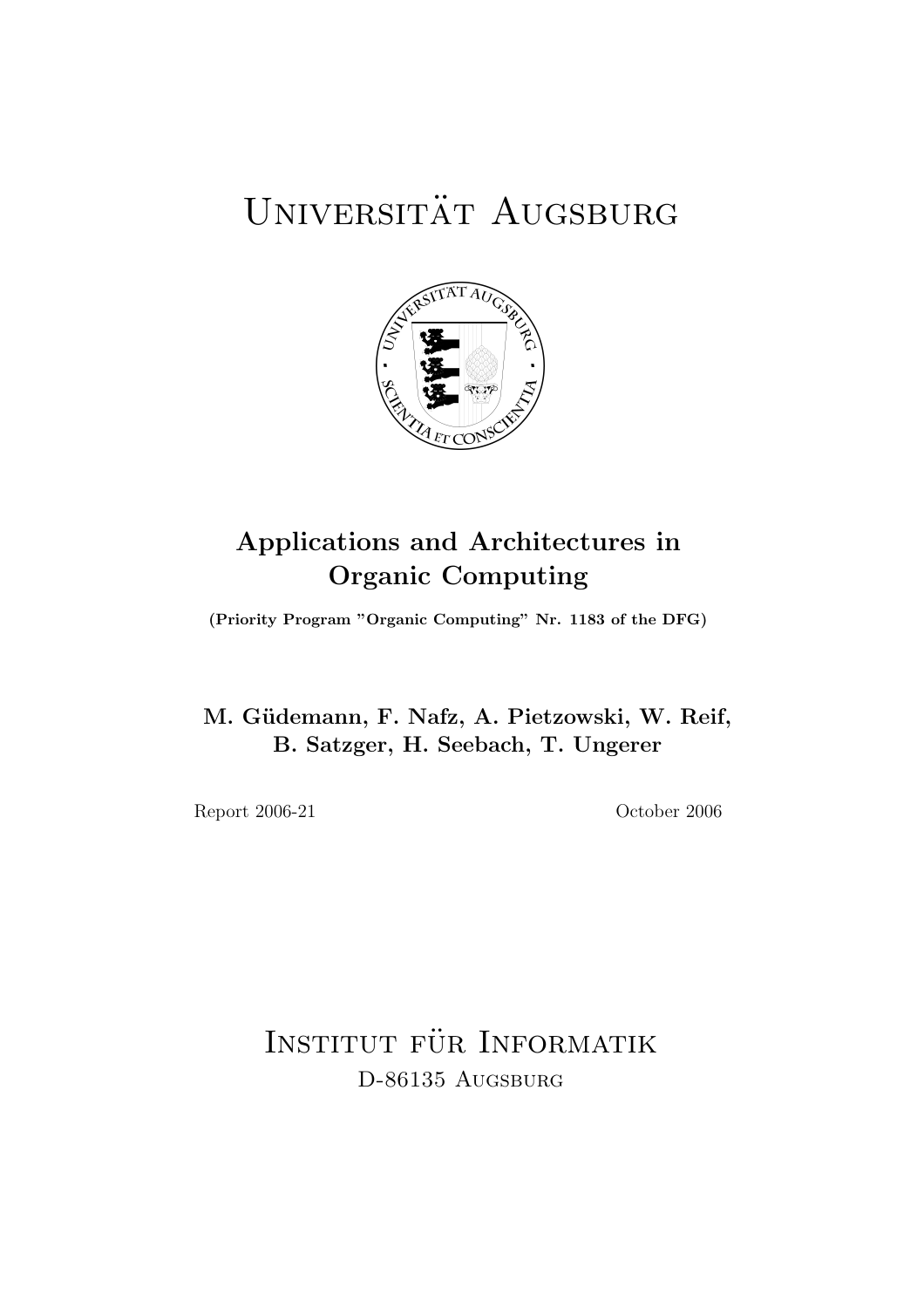Copyright  $\odot$  M. Güdemann, F. Nafz, A. Pietzowski, W. Reif, B. Satzger, H. Seebach, T. Ungerer  $\;$ Institut für Informatik Universität Augsburg D–86135 Augsburg, Germany http://www.Informatik.Uni-Augsburg.DE  $-$ all rights reserved  $-$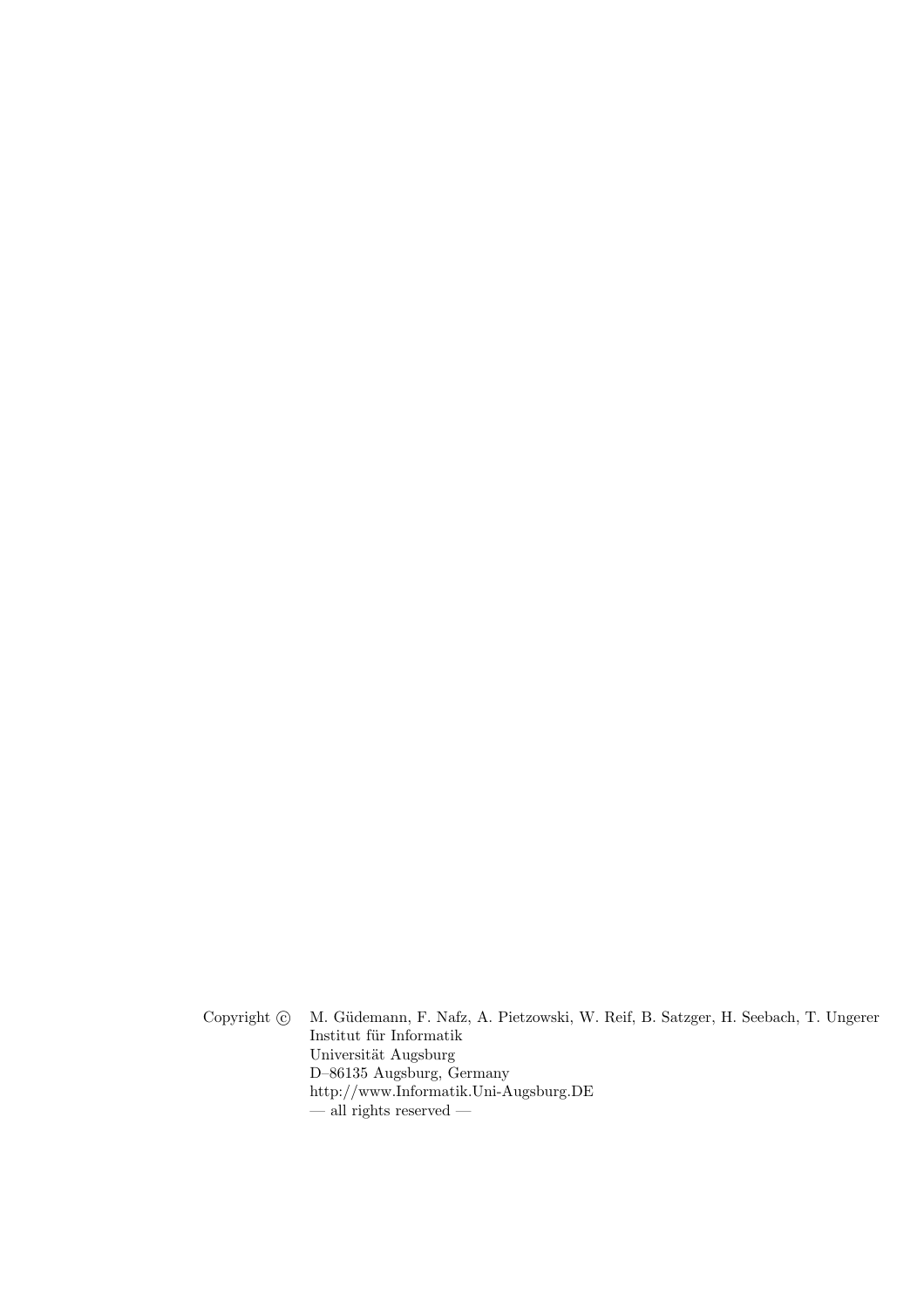# Abstract

This technical report documents a summary of the SPP-OC Workshop "Architectures and Applications" at the University of Augsburg. Architectures and applications of organic computing systems are two of the profile topics of the priority program "Organic Computing" of the German Research Foundation (DFG SPP 1183). The report contains the discussion results to the several questions discussed on the mentioned workshop.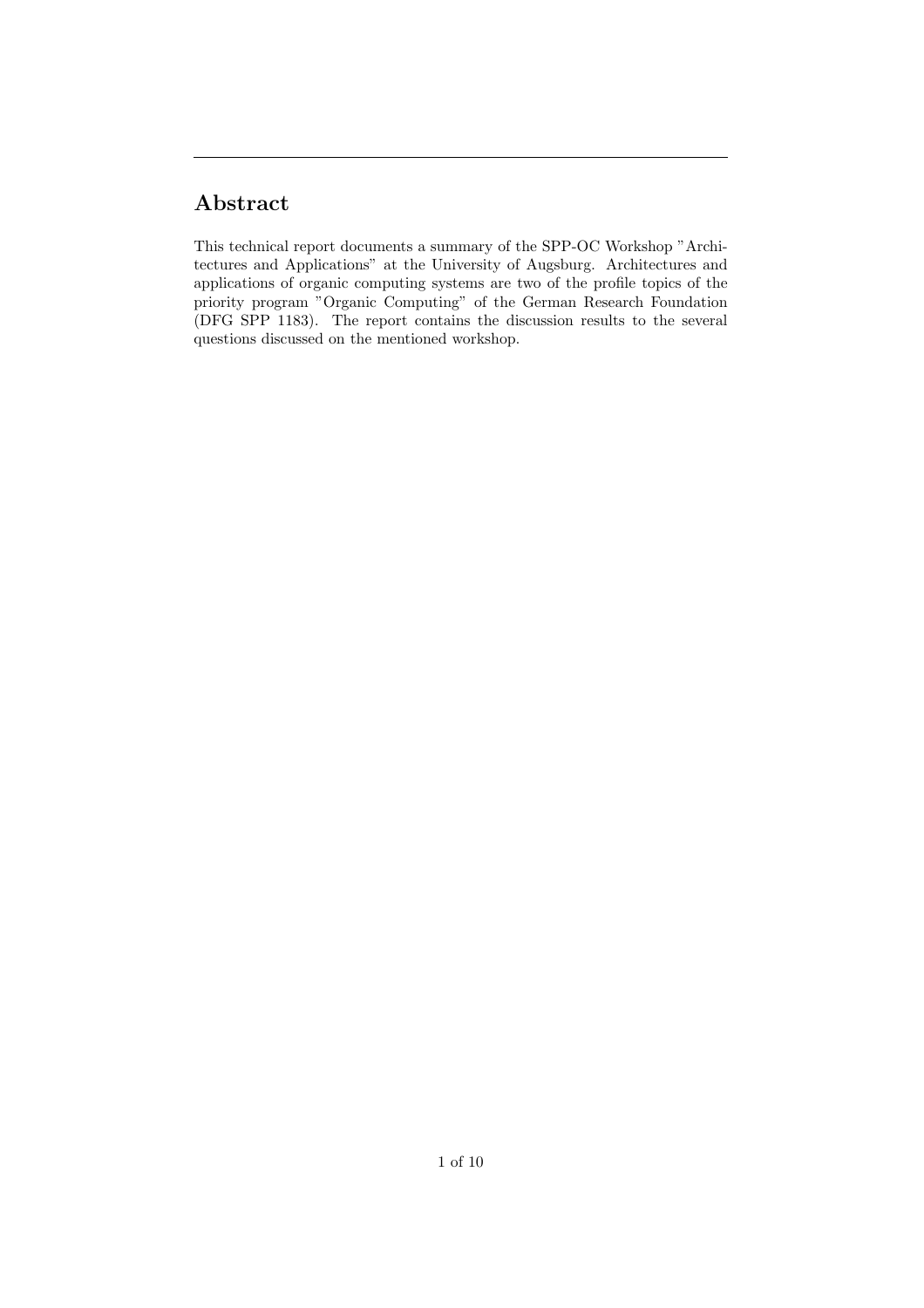# Contents

| Introduction<br>1 |                                                        |                                                                            | $\bf{2}$                                                        |                |
|-------------------|--------------------------------------------------------|----------------------------------------------------------------------------|-----------------------------------------------------------------|----------------|
| $\overline{2}$    | Questions                                              |                                                                            |                                                                 | 3              |
|                   | 2.1                                                    | OC-aspects, OC characteristics and OC-feeling                              |                                                                 | 3              |
|                   |                                                        | 2.1.1                                                                      | How are the OC-aspects generated? $\ldots \ldots \ldots \ldots$ | 3              |
|                   |                                                        | 2.1.2                                                                      | Should there be a "OC-feeling"? $\dots \dots \dots \dots$       | $\overline{4}$ |
|                   | 2.2                                                    |                                                                            |                                                                 | 5              |
|                   |                                                        | 2.2.1                                                                      | Contradiction between top-down and non-controllability?         | 5              |
|                   |                                                        | 2.2.2                                                                      | Differences between OC and non-OC implementations?              | 5              |
|                   | Connection between Architecture and Application<br>2.3 |                                                                            |                                                                 | 6              |
|                   |                                                        | 2.3.1                                                                      | Where are the organic computing aspects generated? $\ldots$     | 6              |
|                   |                                                        | 2.3.2                                                                      | What demands does the application impose on the mid-            | 6              |
|                   | 2.4                                                    | Clarification of the different perceptions of architecture $\ldots \ldots$ |                                                                 | 7              |
|                   | 2.5                                                    | Principles and differences of OC techniques                                |                                                                 | 8              |
|                   |                                                        | 2.5.1                                                                      | Which principles are used in OC architectures? $\ldots$         | 8              |
|                   |                                                        | 2.5.2                                                                      | What is the difference between OC architectures and non-        | 9              |
|                   |                                                        | 2.5.3                                                                      | What is the benefit of OC architectures? $\dots \dots \dots$    | 9              |
|                   |                                                        | 2.5.4                                                                      | How can the benefit be measured? $\ldots \ldots \ldots \ldots$  | 9              |

## 3 Conclusion 10

# 1 Introduction

Rising complexity and requirements claim new types of systems and other methods for development. These new systems should be intelligent, very flexible, robust, safe and adapt to human needs. They should control the complexity and could reach aims on their own without giving explicitly every command. Organic Computing based on the insight that we will have more and more autonomous systems, which have sensors and actuators to observe their environment and perform actions according to. An Organic Computing system is a system, which adapts dynamically to its environment and its conditions. Therefor, such a system will have several self-x properties, like self-organizing, self-healing, selfprotecting, self-reconfiguring and context-awareness. The priority program "Organic Computing" of the German Research Foundation (DFG) deals specifically with this issues. The profile topics of this program are:

- Applications
- Architectures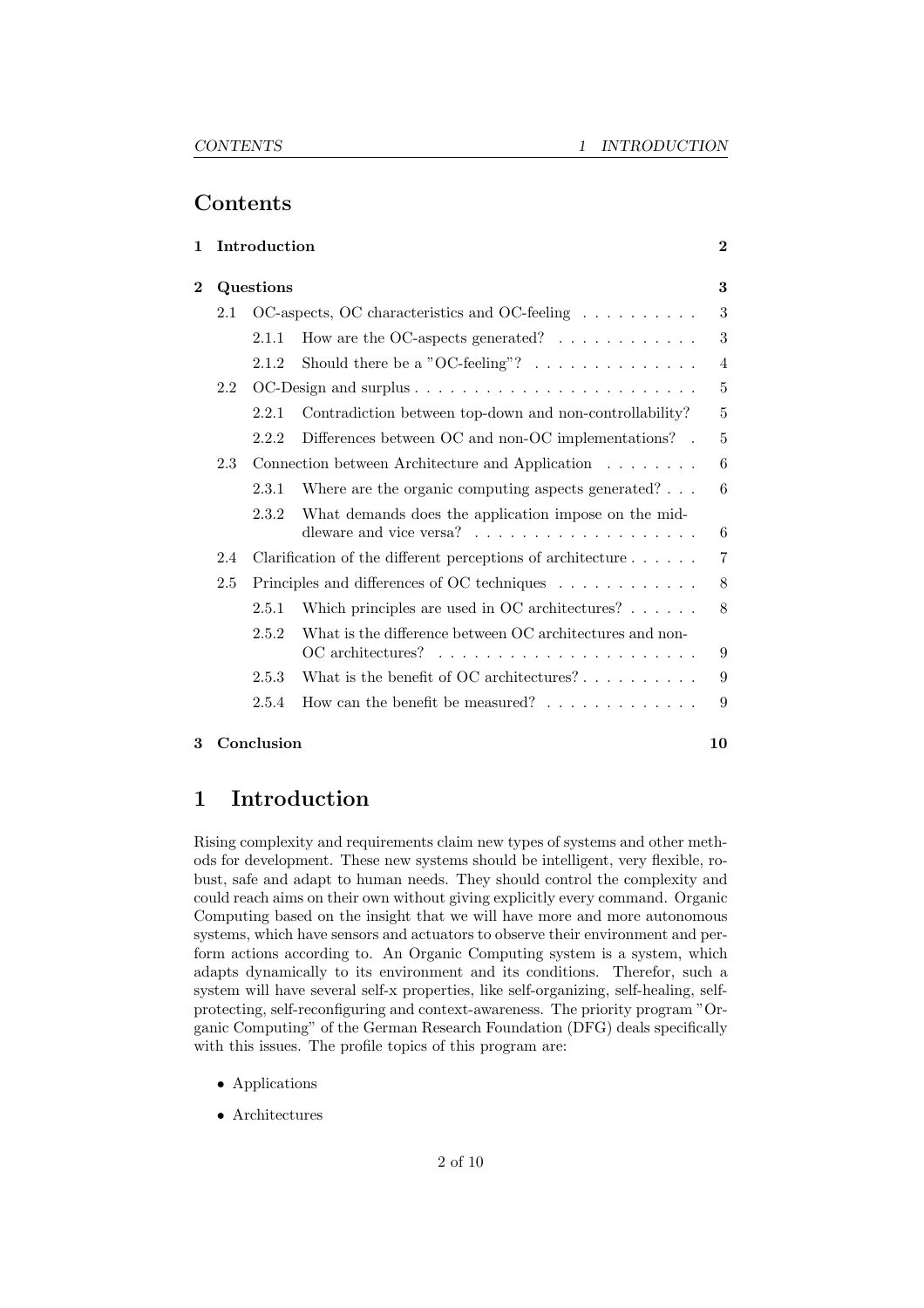- Design methodology
- Large networks
- Nature and technique
- Self-organisation and emergence

This technical report represents a summary of the documents the SPP-OC Workshop "Architectures and Applications" on the first two profile topics applications and architectures at the University of Augsburg from 20th till 21st of July. At this workshop several topics and questions on these two profile topics were discussed. In the following we give a summary of the discussions to the respective questions and their results.

# 2 Questions

In this section we want to summarize the discussed questions and issues. To each point we give a short description of the arguments and the discussion results.

### 2.1 OC-aspects, OC characteristics and OC-feeling

One discussion topic of this workshop was "OC-aspects, OC characteristics and OC-feeling". This topic covers the questions, if there should be a difference in using an OC system and a non-OC system or not, what characterizes an OC system and how are these characteristics generated.

#### 2.1.1 How are the OC-aspects generated?

Organic Computing aspects are the properties of a system that are characteristic for an "organic" system. OC-aspects are for example the self-x properties. Some of the OC-aspects of the system are generated in the application, middleware or hardware and some are generated by cooperation. A middleware, for example could provide services which are used by the application to generate self-x properties. For the property generation conventional techniques plus combination techniques for generation of the self-x properties are used.

There are a lot of different methods which are an encouragement for the generation methods of self-x properties, like hormones, ants and swarms. Some methods how OC-aspects are generated are:

- Redundancy, dynamic redundancy
- Miscellaneous learning techniques
- Communication between components

Of course there are more than these three mentioned methods, but these were the most designated ones. All in all, OC-aspects are generated by different methods and in different ways.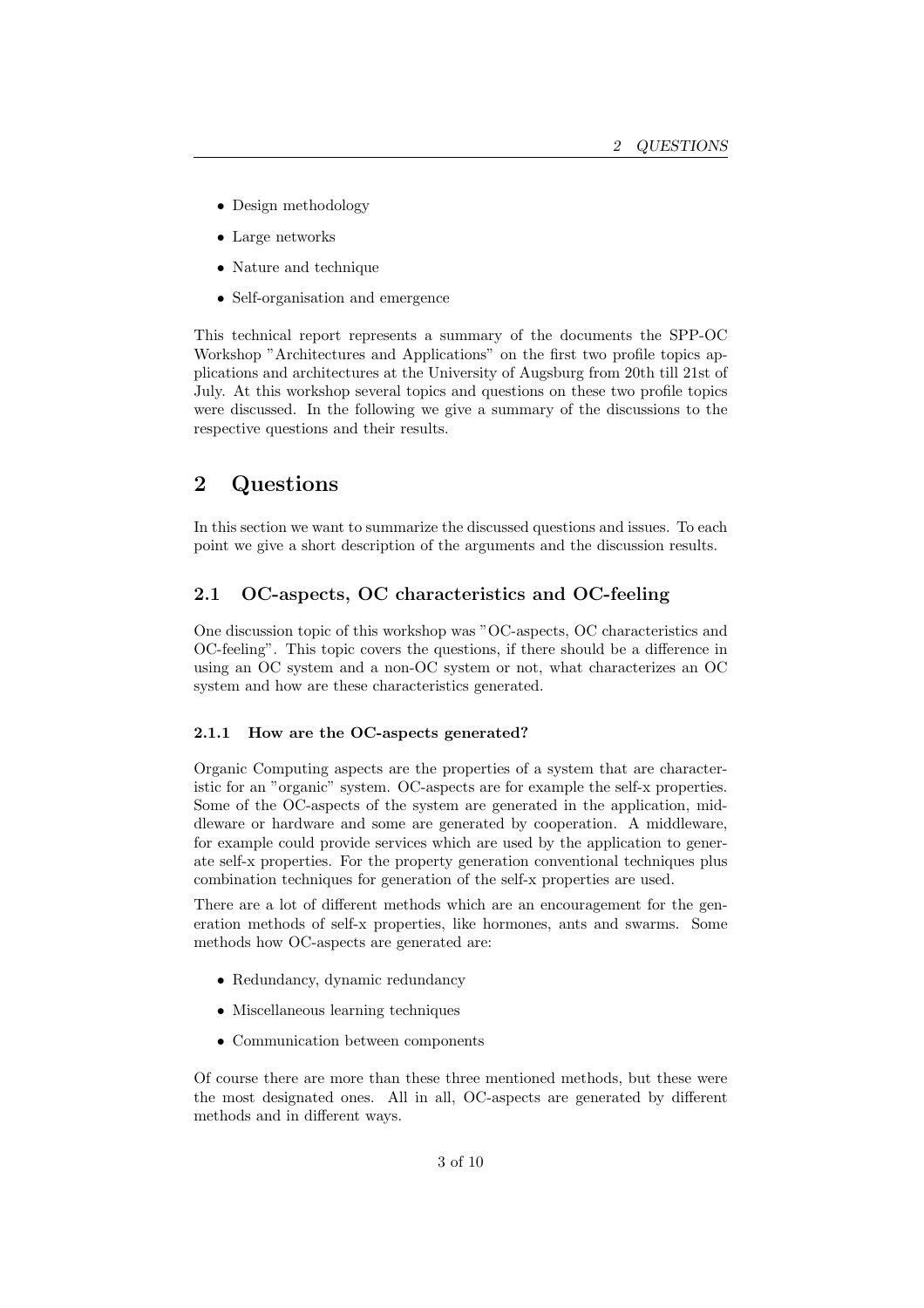Another arising questions is: "When are the OC-aspects generated?" Are they generated during design time, the initialization of the system or during runtime? One answer of this question is, that there is not one point of time that is the right one. It is level constrained. On the hardware level most aspects have to be fixed and generated during design time or initialization. For example, it is hard to change a conductor during runtime. While on application level the generation during runtime is conceivable.

#### 2.1.2 Should there be a "OC-feeling"?

The term "OC-feeling" means, that the administrator, developer or user recognize that the system he deals with is a Organic Computing system. The user should recognize a difference between a ordinary system and an organic system - directly or indirectly. An organic system can stand up to an ordinary system and it has to be better. "Better" in the sense of more failure tolerant, more comfortable, easier to use or has properties ordinary systems do not have. An organic system should seem for the user to be intelligent. For example, the user recognizes this through more information like error explanation or status information. The use of an organic system should be easier because the user just has to give aims but not the way how to reach them. The development of organic systems should also be simpler, because not everything has to be coded. The user should notice a positive intelligence of the system. Positive means that the intelligence is in the interest of the user. For the user the OC-feeling of an Organic Computing system consists of:

- higher reliability
- easier handling
- softness of the system
- graceful degradation

In this context softness means that the system is not fixed, but it is more flexible and it works even if some functions are broken. Graceful degradation is to sustain the base functionality as long as possible. Even if some failures occur the system restricts its functionality as much as needed, but tries to fulfill as much functions as possible. For the developer or administrator the following points should be characteristics for an OC system:

- less effort for development
- no or minimum effort in case of a failure
- less administration effort

In summary, the user, administrator and developer recognize an "organic" system by its easier handling and greater flexibility compared to conventional systems.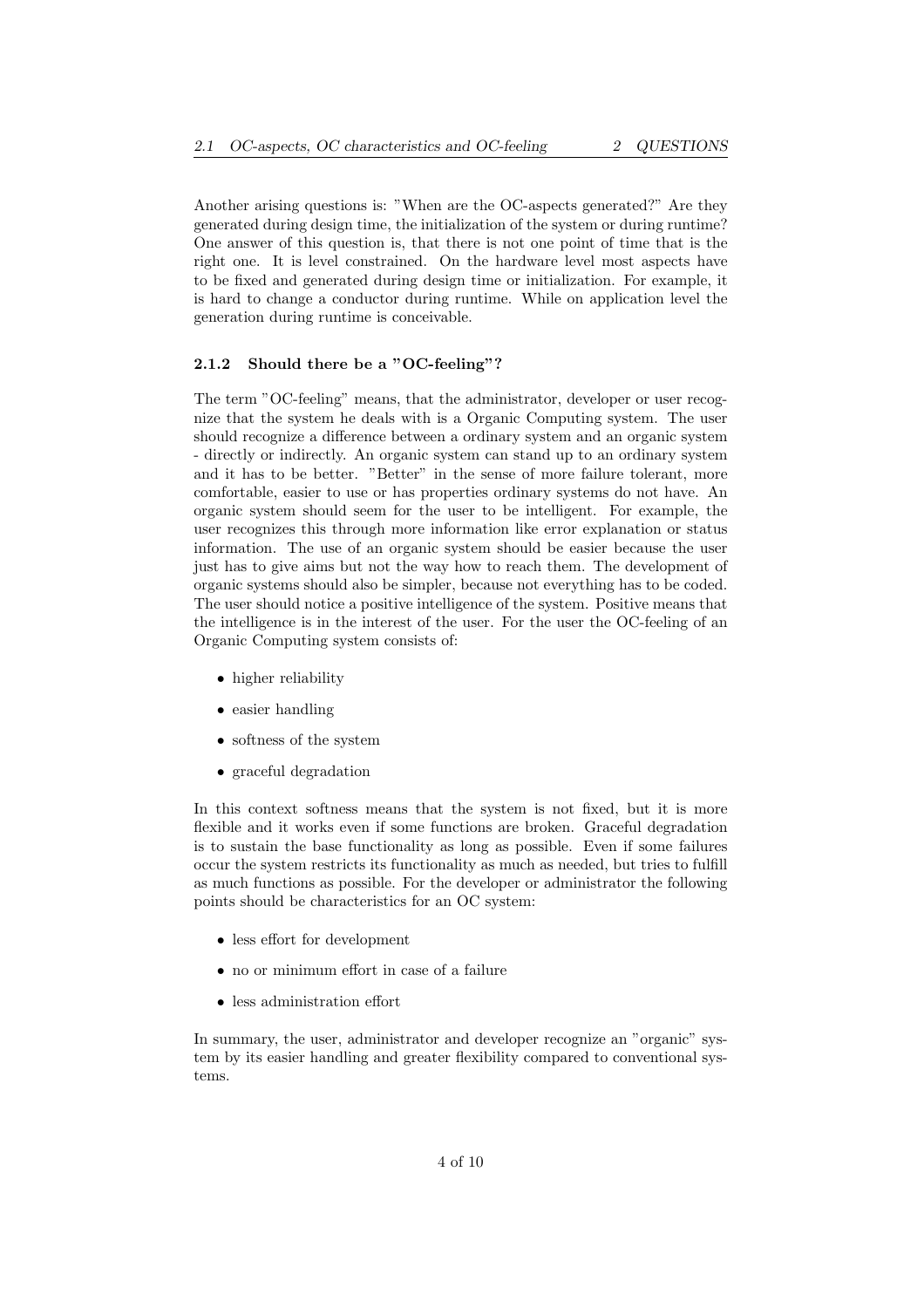### 2.2 OC-Design and surplus

Traditional systems could be designed in a normal top-down approach. Organic systems show such a complexity that the normal way of designing computer systems is no longer possible. Therefor this discussion session had the focus on new ways and possibilities for designing OC systems.

#### 2.2.1 Contradiction between top-down and non-controllability?

To a certain extend top-down design is possible. In systems which are ad-hoc and massively distributed it is difficult to design the whole system in a topdown way. The several components could be designed top-down whereas the interaction between this components must probably be designed bottom-up. Therefor the use of genetic or evolutionary algorithms could be used. There arises a new question: Do we use evolutionary algorithms to design and develop the communication algorithm or do we implement an evolutionary algorithm as communication algorithm? Both ways are conceivable.

Additionally the observation was discussed, that behaviour which is already observable could be designed in a bottom-up way. Therefor an approved method could or should be consulted. Some methods which were mentioned are:

- design by hand
- evolutionary algorithm (with online or offline simulation)
- genetic algorithm
- nature inspiration (e.g. ant algorithm)
- construction principles

Concluding we can say that there exists no serious contradiction. But at the moment there is no well-known way to design the whole organic system in a top-down way.

#### 2.2.2 Differences between OC and non-OC implementations?

The main difference between these implementations is that Organic Computing implementations could handle faults, failures and changing circumstances. At an OC system failures are tolerated and the challenge is to get them under control. Failures have to be controlled within a given scope. They must not lead to a disaster or the system must be able to repair them without a hazard occurring. These organic systems could fix faults and failures or adapt to new circumstances. Organic Computing systems have sensors to recognize a changing environment and actuators for performing resulting actions. These systems do react on their own on changing environment or requirements. We say, they have self-x properties. For example self-healing, the systems repair itself if some functionality is broken. Or self-adaption, the system change its behaviour according to changing environment or aims. At an OC system not every behaviour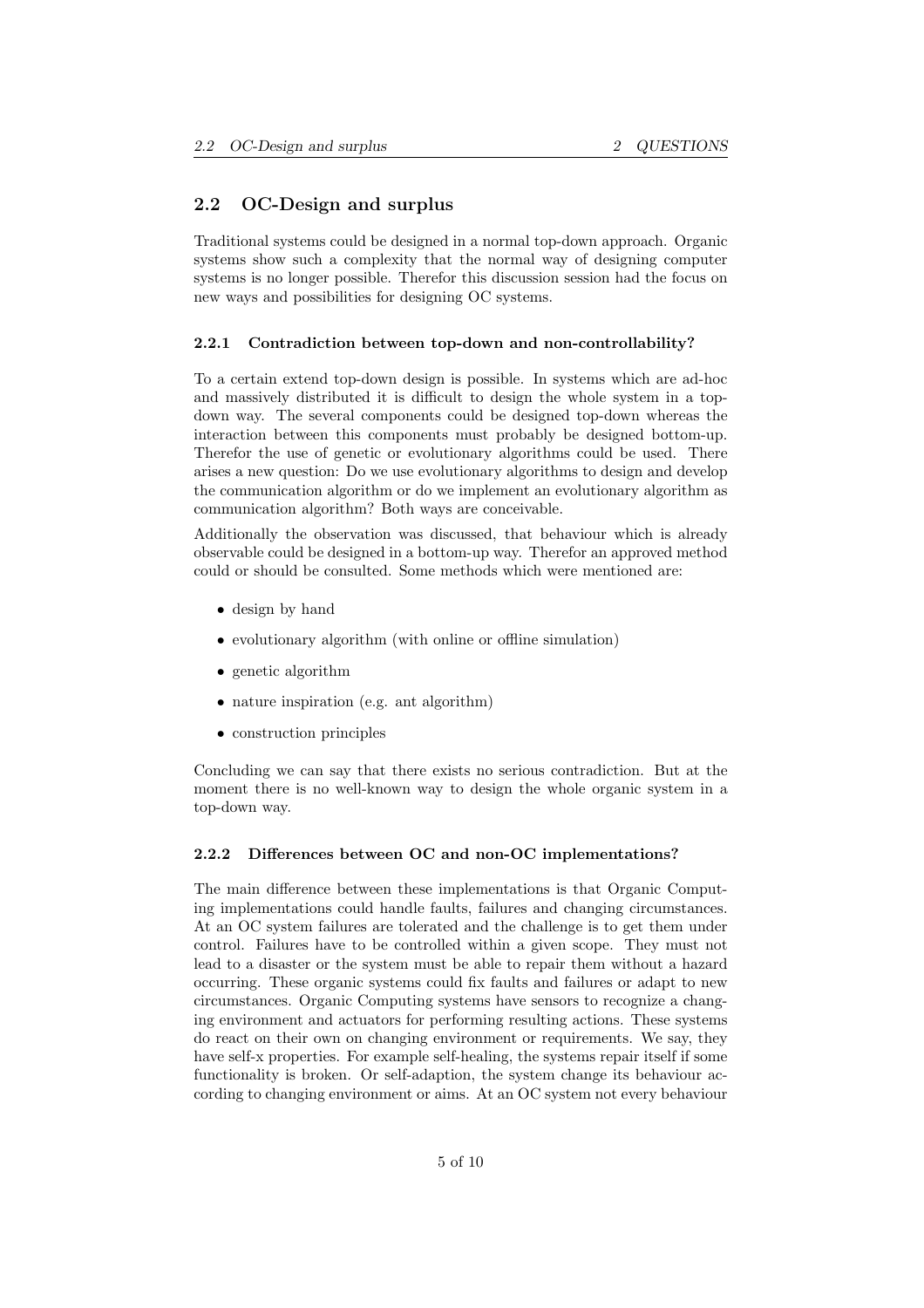is coded which leads to that not every behaviour has to be considered in the development process.

A second difference is the approach which is used to design such organic systems. Most of them are "bio"- or "nature"-inspired. The designers analyse natural behaviour and try to transfer this on computer systems. At this the challenge is the transfer of these behaviours to a technical system. An example for this task are ant algorithms or swarm behaviours.

So the differences between OC and non-OC implementations are in the approach, the properties and the handling of failures. The OC approach is, as the name implies nature inspired. OC systems have several self-x properties and act as far as possible autonomous. And third, OC systems could handle occurring failures in a given scope.

### 2.3 Connection between Architecture and Application

Many of the participants of the workshop showed interest in both topics, architecture and applications. Therefore one discussion topic was targeted at the connection between these two topics.

#### 2.3.1 Where are the organic computing aspects generated?

When designing an OC application, many choose a layered architecture with different aspects addressed in each layer. This can for example be a simple architecture with a hardware layer, a software layer and an additional middleware layer. Other layered variants exist, some only seen from different viewpoints.

The self-x properties and more general OC aspects can be generated in any of the layers, but with different degrees and with different metrics. In the example above the hardware has very limited self-x properties, the software has some application specific ones and the middleware is responsible for non-functional qualities like self-optimization. The degree of self-x capabilities will always depend on how it is realized and on the demands on the layer or part where it is implemented. Real-time hardware or software will allow only for a limited degree as response times must be maintained. A system layer that has no realtime requirements provides more opportunities for broader self-x mechanisms. The layers themselves can recursively be separated in layers where the same classification may be applicable.

When accepting that OC properties can be generated in any layer of the system, it is possible to build both an organic application with a conventional middleware and to make a system organic by using the principles in the middleware layer.

#### 2.3.2 What demands does the application impose on the middleware and vice versa?

Like in conventional non-organic systems, a middleware provides services for the application. For many of the organic applications, these services incorporate at least a communication method, as most are distributed architectures. It was found that there are applications that consist to a larger degree of a middleware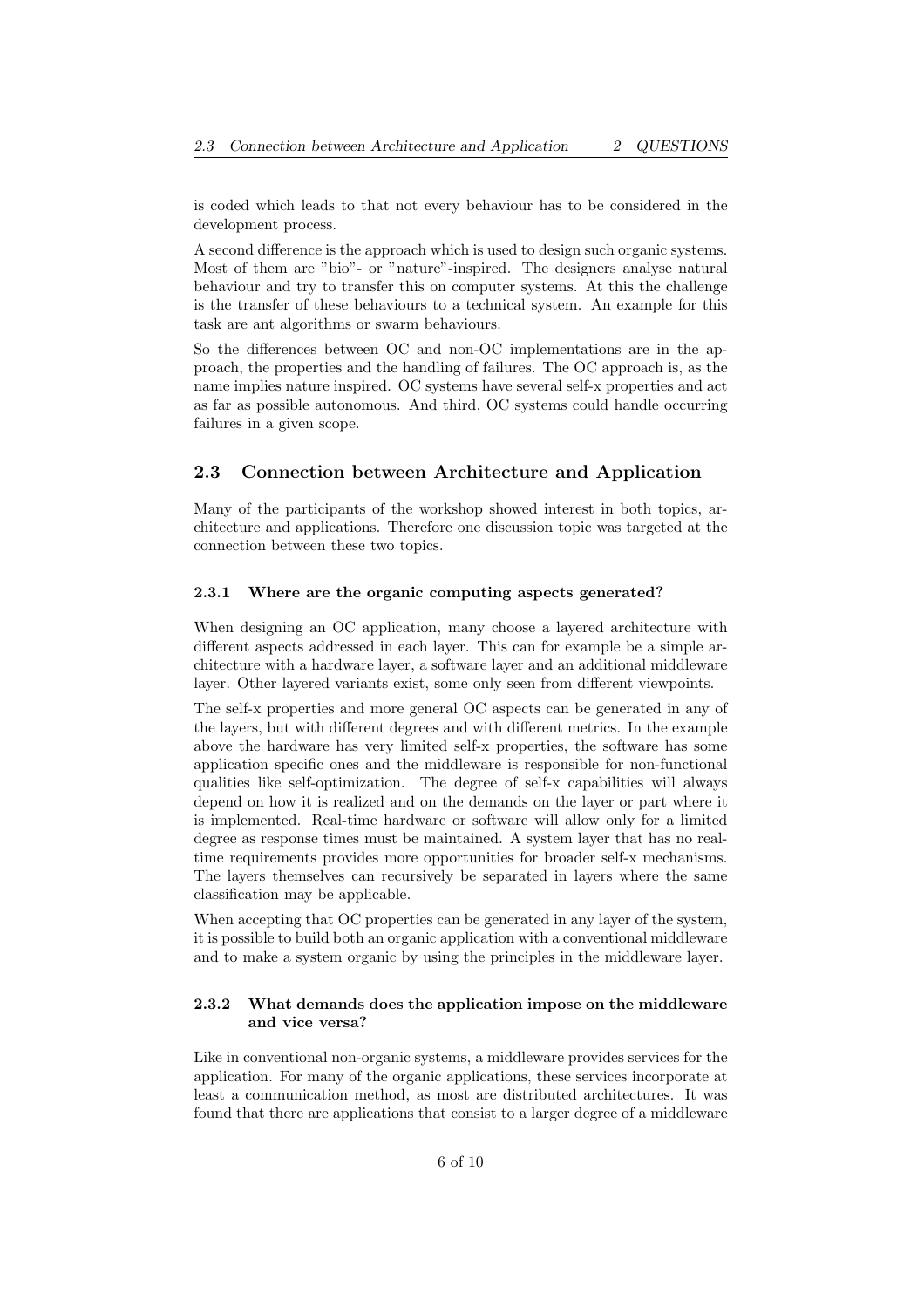than others. This is especially true for sensor networks where information exchange by communication is the essence of the application. Other application impose less demands on the middleware and may even be operative without any middleware or be able to tolerate a failing middleware layer.

To design a organic middleware that is not reduced as communication service, it is essential for the application to provide a feedback system. Application specific information must be provided by the application itself. If the middleware serves as observer then it must be capable of noticing the need for a change in the application, but which change or if a given change is valid must be decided by the application itself.

This characterizes the separator between the application and the middleware. A load balancing middleware is a very general concept that can be used to generate many different self-x properties. The above mentioned separator gives a hint why not all problems can be solved as load-balancing instances.

## 2.4 Clarification of the different perceptions of architecture

The purpose of this discussion was to acquire consistent notions of the term "architecture" and to identify categories that are adequate to describe the different notions of architectures of the projects of the priority program.

Several categories have been identified in the run-up to the workshop:

- type/goal of project
- type of architecture
- type of Observer/Controller (O/C) architecture
	- O/C levels
	- central/distributed O/Cs
	- hierarchically nested O/Cs on a node
	- O/Cs in application system integrated or independent
- hardware requirements
	- node capability (PC, PDA, ...)
	- typical number of nodes
	- energy restriction
	- communication protocol
	- communication topology
- system requirements and targets
	- self-x capabilities yielded
	- soft/hard realtime requirements
	- types of learning techniques applied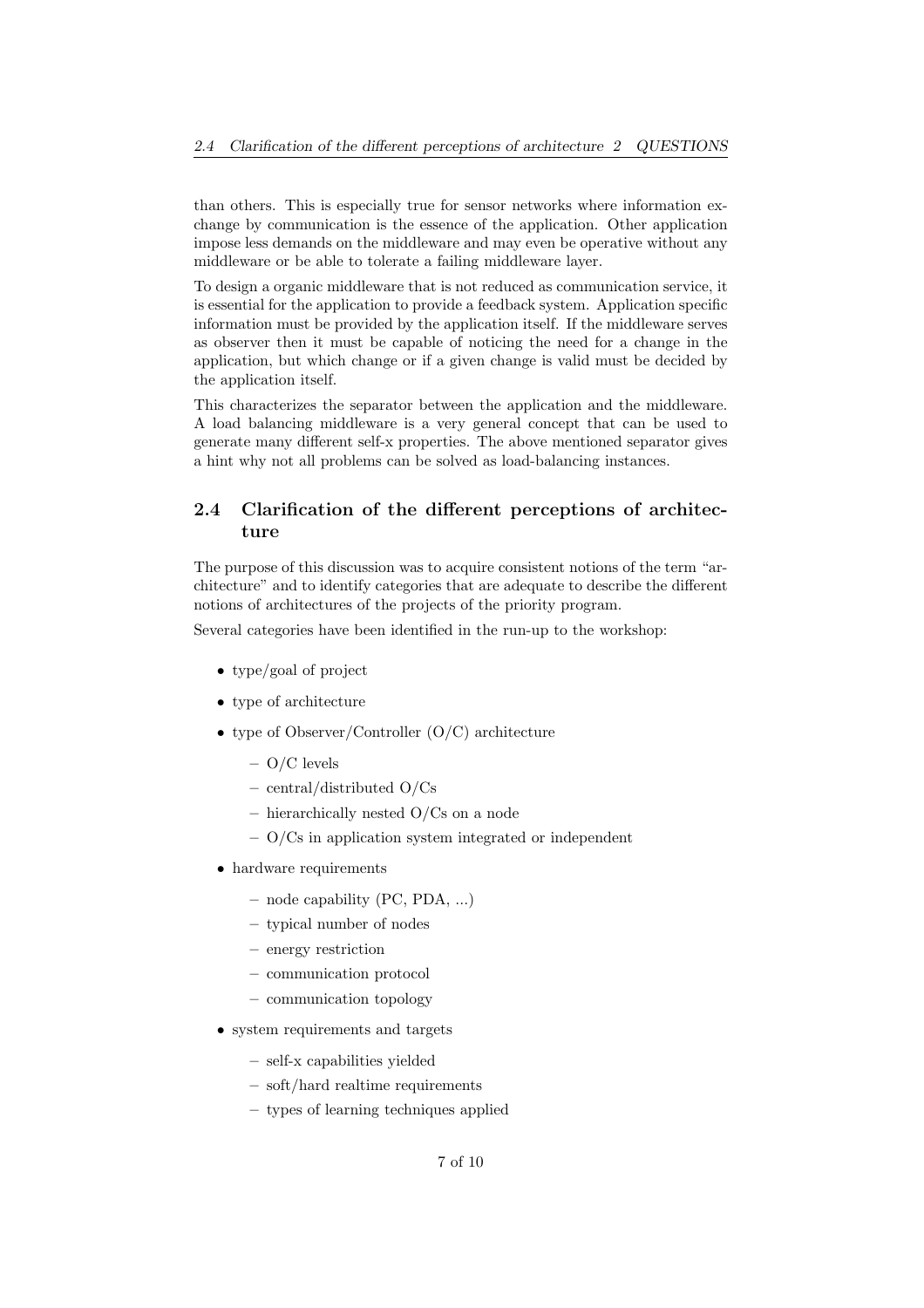These listed categories have been subject to enhancements and extentions:

An interesting aspect to analyse the architecture of an OC system is to check whether the observer/controller of the system is integrated into the application or independently usable. Also the organic concepts can be classified whether they are application specific or general-purpose. This offers valuable clues to the used and developed concepts.

Very helpful insights into the architecture of a project is provided by the information what architectural structures or methods enable the self-x properties and learning capabilities of a system. Also the knowledge how organic computing systems exploit redundancies would grant better understanding. All these information could help to figure out the concepts, benefits, and functionality of OC systems in a better way.

To prevent misunderstanding it is useful to introduce a category that reveals whether the architecture of a project corresponds to the field of hardware, middleware or application.

To classify the architectures and to establish a border between OC and other systems it is helpful to point out to what extent techniques of the observer/controller go beyond control theory techniques.

It has been stated that the categorization of the architectures of the projects of the priority program should focus on the special aspects of organic computing systems to identify generic concepts of the used architectures.

Finally, a further result of the discussion has been the conclusion that the an observer/controller can also exist in applications.

# 2.5 Principles of the OC techniques used in the different architectures

Different architectures use different approaches and techniques to implement their specific organic features. In this part of the workshop the discussion should clarify which principles were used and if there are similarities between the projects.

#### 2.5.1 Which principles are used in OC architectures?

Most OC architectures take a leaf out of natures book. The principle of redundancy is very widespread in nearly every biological system. It is also typical for living organisms that a component is not responsible for only one specific task or function but can handle different jobs. This results in high reliability when one component fails because others can help out in that case. A design with purely centralized components is neither useful for nature nor for a robust OC architecture. Only in some cases or specific application areas a centralized solution should be considered. Another principle and a similarity of nature and OC architectures is that local interaction between components may result in global behavior. In difference to the evolutionary nature the human built OC architectures are often designed top-down.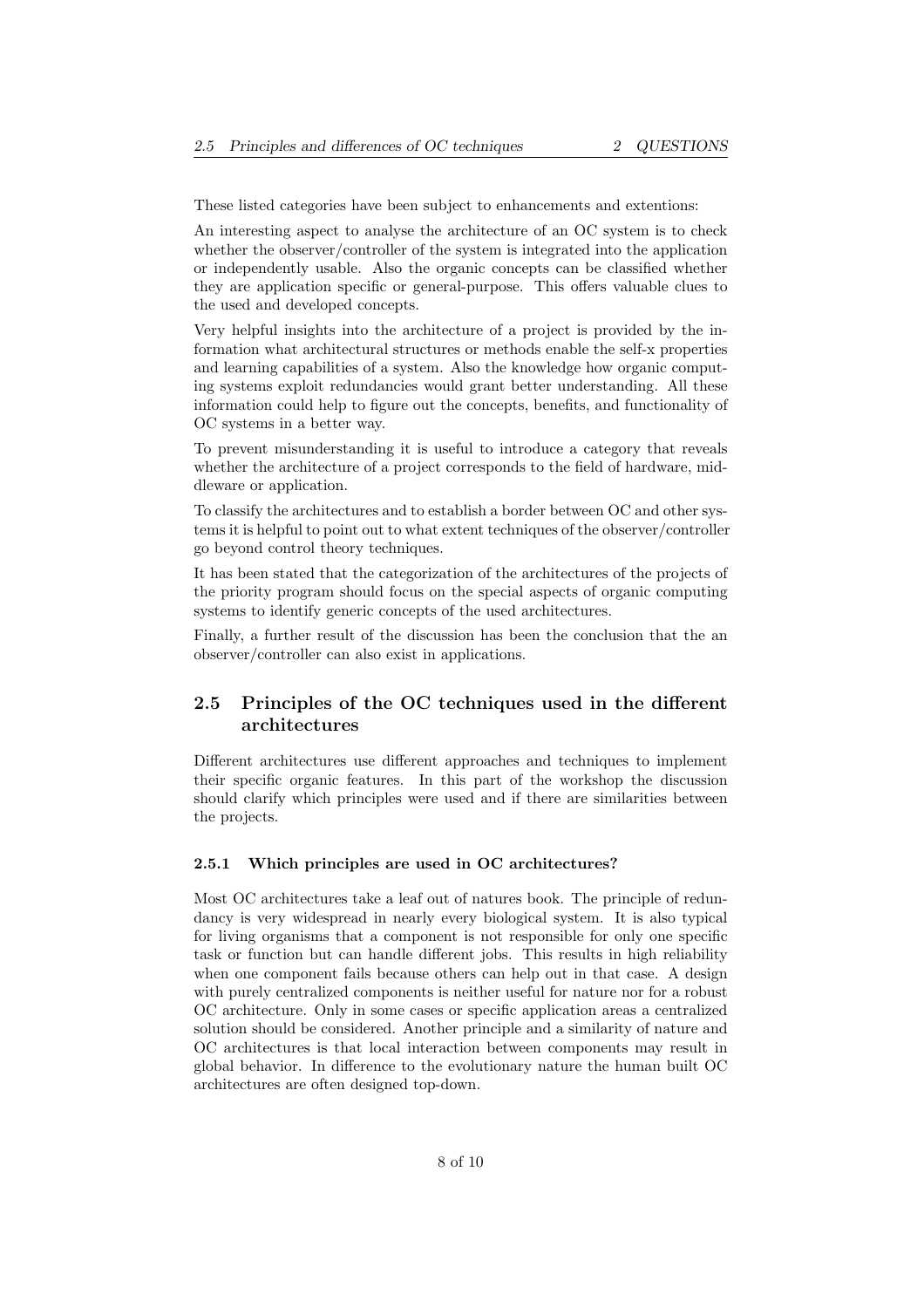#### 2.5.2 What is the difference between OC architectures and non-OC architectures?

Conventional architectures surely can solve many problems but potentially fail to cope with all possible cases that can appear in a system. An OC architecture should be designed with plasticity. That means that such an architecture should have some degree of freedom to adjust itself to the problem in contrast to a conventional design which constrics the search space. Learning capabilities are one way to reach that. The main goal is that OC systems can manage sudden phenomenas and cover unexpected situations. The user should use the system as a whole without need to be familiar with the components inside. Controlling the system should be done rather with declarative programming than with procedural programming. Another difference is that OC architectures are aware of taking advantage of emergent effects and may contain new algorithms and network protocols to be self-adjustable.

#### 2.5.3 What is the benefit of OC architectures?

The main benefits of OC architectures can be summarized in a few buzzwords: adaptability, robustness, flexibility, learning aptitude, resilience, reliability, effectiveness and efficiency. In the best case the system gets improved in all these aspects using an OC architecture. For example the overall life time of an energy restricted sensor network should be increased or the load should be balanced between components. A system should be more robust in more dimensions if unforeseen circumstances arise. Conventional architectures mostly optimize robustness in only one single dimension (e.g. speed at the expense of quality). As systems will get more and more complex in the future another benefit of OC architectures is the controllability of that complexity. The reduction of external complexity is reached by (temporarily) increased internal complexity. Furthermore it will be even possible to meet certain challenges which are not meetable with conventional techniques. This also results in shorter cycles of development what exculpates the software developer.

#### 2.5.4 How can the benefit be measured?

To measure the improvements of architectures using OC techniques statistics are used very often. This is only practicable when all acceptable system states are known or at least a model of failures and a metric of quality exist. The model of failures is divided into an inner and an outer model related to the architecture. The metric of quality is always coupled with the application and thus can be very different in some cases. Basic improvements like reliability, speed-up, or the time needed for developing a system are simple to measure. If no real data is available the measurement results can always be estimated with a worst-case analysis.